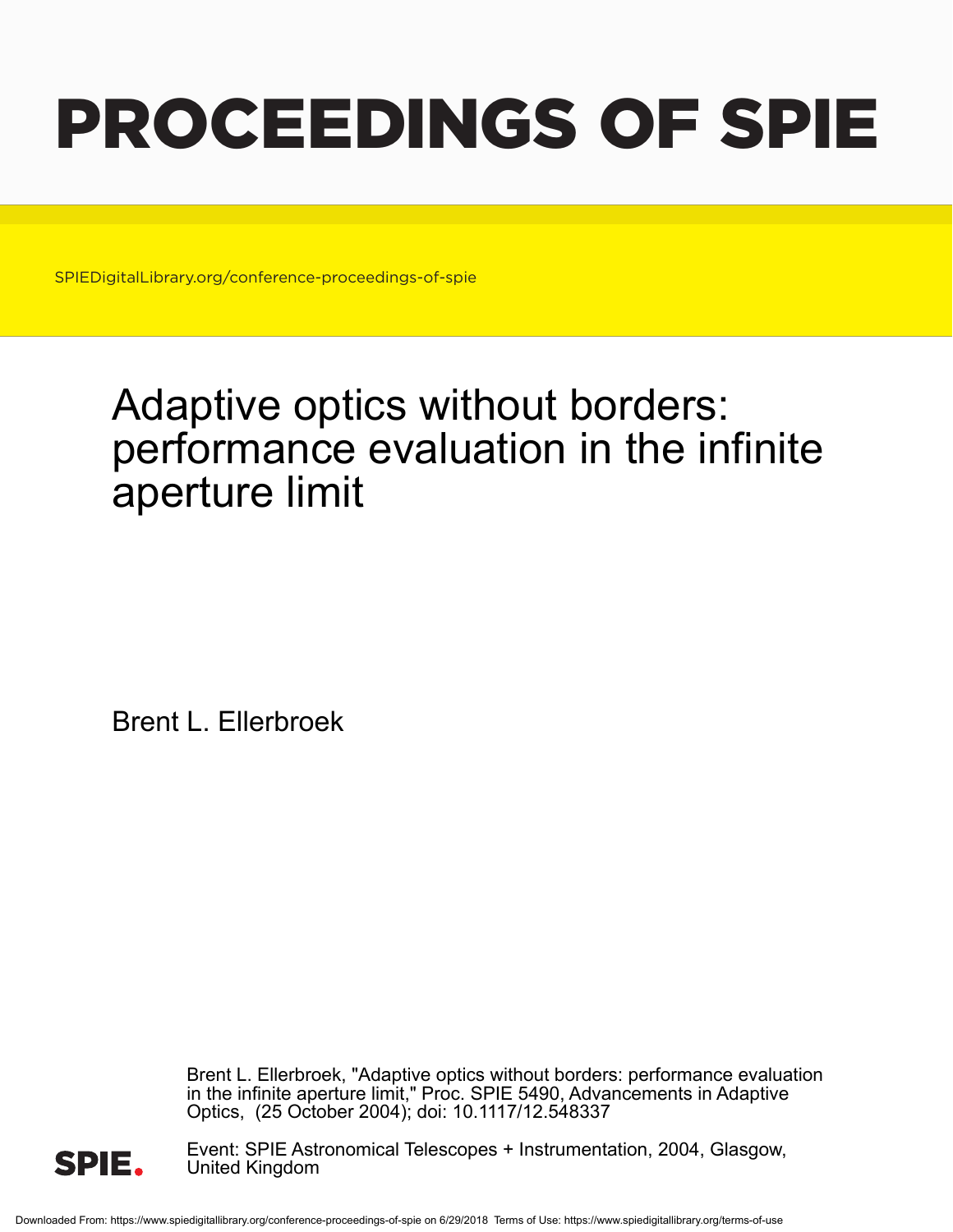### **Adaptive optics without borders: performance evaluation in the infinite aperture limit**

Brent L. Ellerbroek

AURA New Initiatives Office, 950 N. Cherry Ave., Tucson AZ, 85719

#### **ABSTRACT**

The limit case of an infinite aperture adaptive optics (AO) system eliminates the modeling complications associated with aperture edge effects, and thereby enables the application of simplified methods for system performance evaluation in the spatial frequency domain. We review prior work in this field and describe a new approach that enables a wider range of error sources and AO options to be evaluated with a reduced number of approximations. These errors and AO options include: Fitting error and spatial aliasing for a Shack-Hartmann wavefront sensor (WFS) and one particular deformable mirror influence function; WFS noise; servo lag for a continuous temporal filter function; anisoplanatism in either a single evaluation direction or averaged over an extended field of view; piston removal within a finite aperture; minimum variance and modal wavefront reconstruction algorithms; and multi-conjugate AO. Laser guidestars, however, are excluded. A wide range of classical results for the independent effects of individual error sources can be immediately derived from this integrated model. Performance estimates for more complex problems involving the full range of first-order AO error sources are in good agreement with the results produced by more detailed Monte Carlo simulations.

**Keywords:** Adaptive optics modeling and simulation

#### **1. INTRODUCTION**

Adaptive optical (AO) instrumentation continues to play a highly prominent role in the emerging plans for the next generation of ground based astronomical telescopes.<sup>1, 2</sup> It is likely that the range of AO concepts proposed for these telescopes will continue to grow in terms of variety, complexity, and dimensionality. In the last several years, good to excellent progress has been made in developing efficient algorithms and simulations for detailed modeling of these concepts.<sup>3–7</sup> However, even the most efficient algorithms and fastest available processors are severely challenged by AO systems with  $10^4$  to  $10^5$  degrees of freedom, and each individual simulation may take many hours, or even days, of computer time. Exploring a broad range of potential system options is not practical with this approach, and there remains a need for simpler methods that are fast, general, and still reasonably accurate.

A wide range of useful formulas for efficiently (albeit approximately) evaluating the impact of the individual error sources in an AO system have already been developed using spatial frequency domain techniques. Examples include models for anisoplanatism,<sup>8</sup> servo lag,<sup>9, 10</sup> wavefront sensor (WFS) spatial aliasing,<sup>11</sup> and tomographic wavefront reconstruction in multi-conjugate AO  $(MCAO)^{12,13}$  These results exploit the fact that the fundamental optical and control processes to be considered–wavefront propagation, sensing, reconstruction, and correction–are well modeled as spatial filtering operations. Many important AO error sources may consequently be evaluated singly in terms of simple scaling laws or somewhat more complex functions of a single parameter. To date, however, less progress has been made in developing methods for efficiently evaluating the combined, and partially correlated, impact of multiple AO error sources. The usual approach is to incoherently sum or convolve the contributions of the individual terms,  $14, 15$  which generally yields a (possibly pessimistic) lower bound on performance.

In this paper, we describe a more integrated approach to spatial frequency domain modeling that correctly captures many of the interactions and correlations between the most fundamental error sources in an AO system. Our starting point is a standard *linear systems model* that treats the optical and control processes in AO as linear operators acting on abstract vector spaces of turbulence screens, phase profiles, WFS measurements, and DM

Advancements in Adaptive Optics, edited by Domenico Bonaccini Calia, Brent L. Ellerbroek, Roberto Ragazzoni, Proceedings of SPIE Vol. 5490 (SPIE, Bellingham, WA, 2004) 0277-786X/04/\$15 · doi: 10.1117/12.548337

Further author information: E-mail: brent@noao.edu, Telephone: 1 (520) 318-8589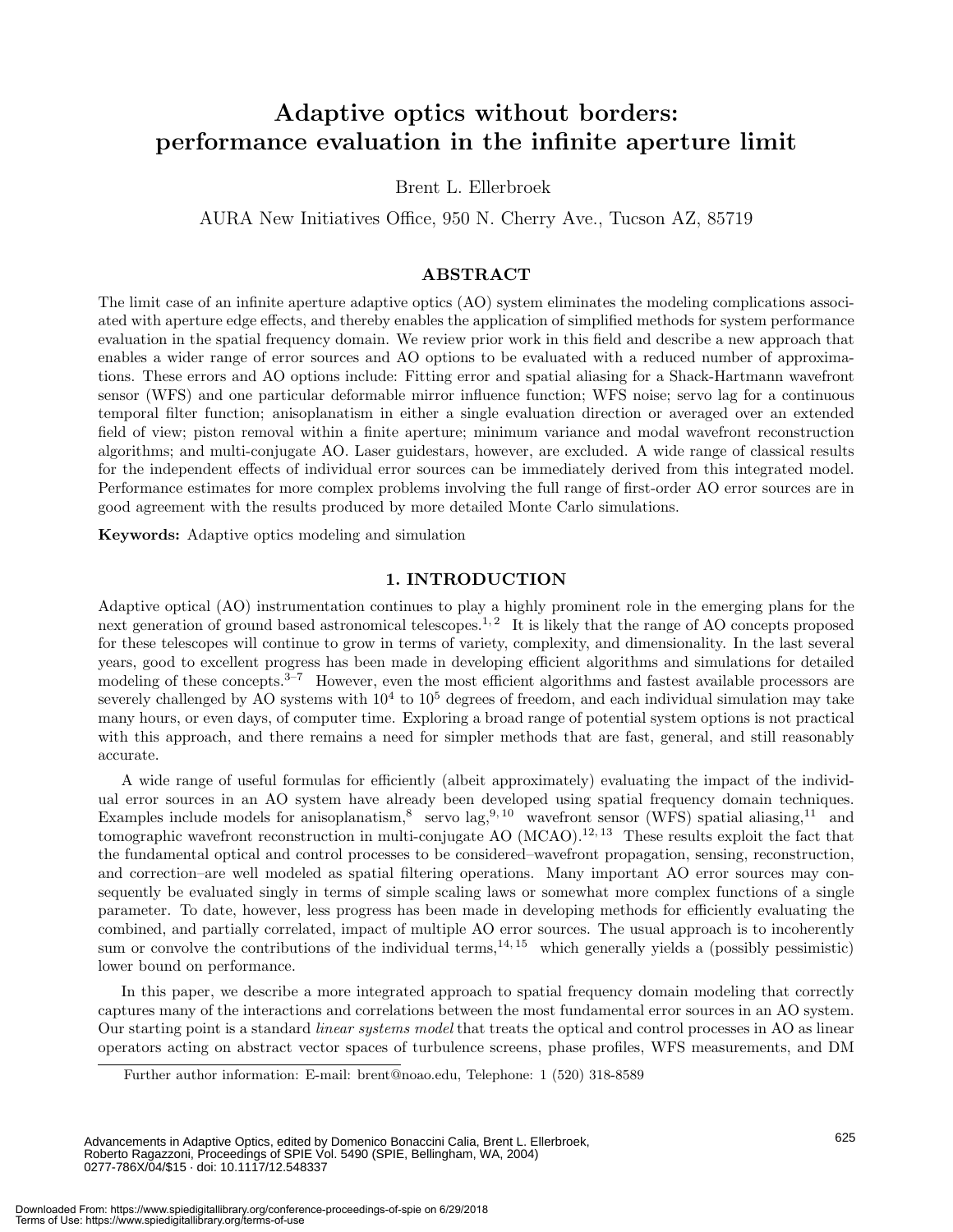actuator commands. Virtually all formulas for classical wavefront reconstruction algorithms and their expected performance are expressed in terms of these operators and the second-order statistics of turbulence screens and WFS measurement noise. All of these quantities are diagonal with respect to spatial frequency in the Fourier domain, and it follows that reconstruction algorithms may be derived and evaluated one Fourier component at a time. With the aid of this decoupling, even the very high order AO systems presently under study for future extremely large telescopes may be optimized and evaluated in a matter of minutes on a desktop personal computer.

This simplicity and efficiency comes at the expense of neglecting the boundary conditions and aperture edge effects that cannot be represented via shift-invariant spatial filters. On account of this approximation, this technique should be viewed primarily as a method for obtaining fast and reasonably accurate performance estimates during (for example) the initial stages of developing system requirements. Without treating aperture edge effects, it cannot be used to generate the reconstruction matrix for an actual AO system. Considered as an analysis tool, however, it models many of the phenomena and options that define the landscape of classical wavefront reconstructor theory. These features include: Integrated treatment of five fundamental AO error sources (DM fitting error, WFS spatial aliasing, additive WFS measurement noise, anisoplanatism, and servo lag); multi-guidestar AO and MCAO; least squares, minimum variance, and closed-loop minimum variance wavefront reconstruction; zonal and modal wavefront control; and models for the AO-compensated point spread function (PSF) as a function of wavelength and evaluation direction. All of the standard formulations for these concepts are transferred faithfully to the spatial frequency domain, apart from neglecting aperture edge effects.

The remainder of this paper sketches the elements of this method and presents a range of sample numerical results. Section 2 reviews some of the basic elements of the standard AO linear systems model that is the starting point for this work. Section 3 summarizes the usual representations for some of the operators and statistical processes comprising this model, and confirms that they may all be expressed as spatial filters or δ-correlated power spectra. Section 4 validates one of the analytical results obtained using the new model against classical formulas for the effect of WFS measurement noise in a conventional, single-conjugate AO system. Section 5 applies the model to study the interaction of multiple error sources in an 8-meter class MCAO system. The agreement with both classical scaling laws and detailed simulations ranges from good to exact in both of these test cases.

#### **2. LINEAR SYSTEMS MODELS**

The present work is based upon a set of standard, well known results for describing and optimizing AO performance using classical linear systems techniques.<sup>16–20</sup> They are applicable to AO architectures using either single or multiple wavefront sensors (WFS's) and deformable mirrors (DM's) for turbulence compensation across either a narrow or wide field-of-view (FOV). It is convenient to group these results into three categories of increasing sophistication related to (i) fitting DM actuator commands to a known turbulence profile, (ii) reconstructing turbulence profiles from noisy and incomplete WFS measurements, and (iii) evaluating the dynamical response of a classical, closed-loop AO system to time-varying turbulence and WFS measurement noise. Space limitations prevent us from presenting all of this material, but the following paragraphs review wavefront fitting in detail and provide a very brief summary of results on wavefront reconstruction and control.

#### **2.1. Wavefront Fitting**

Given a linear (geometrical optics) model for wavefront propagation, the residual phase profile  $\phi$  obtained by an AO system when a set of DM actuator commands a are applied to correct for the turbulence profile x can be described by an equation of the form

$$
\phi = \phi(a) = H_x x - H_a a,\tag{1}
$$

where the matrices  $H_x$  and  $H_a$  are the influence matrices that describe the the impact of x and a upon the output wavefront  $\phi(a)$ . The quantities x, a, and  $\phi$  are vectors described in terms of arbitrary basis functions, and in the general case represent (i) multiple 2-dimensional turbulence screens in a distributed, 3-dimensional atmosphere, (ii) actuator commands for multiple DM's that are optically conjugate to distinct ranges in the atmosphere, and (iii) multiple 2-dimensional phase profiles propagated from distinct science objects distributed over an extended FOV.

626 Proc. of SPIE Vol. 5490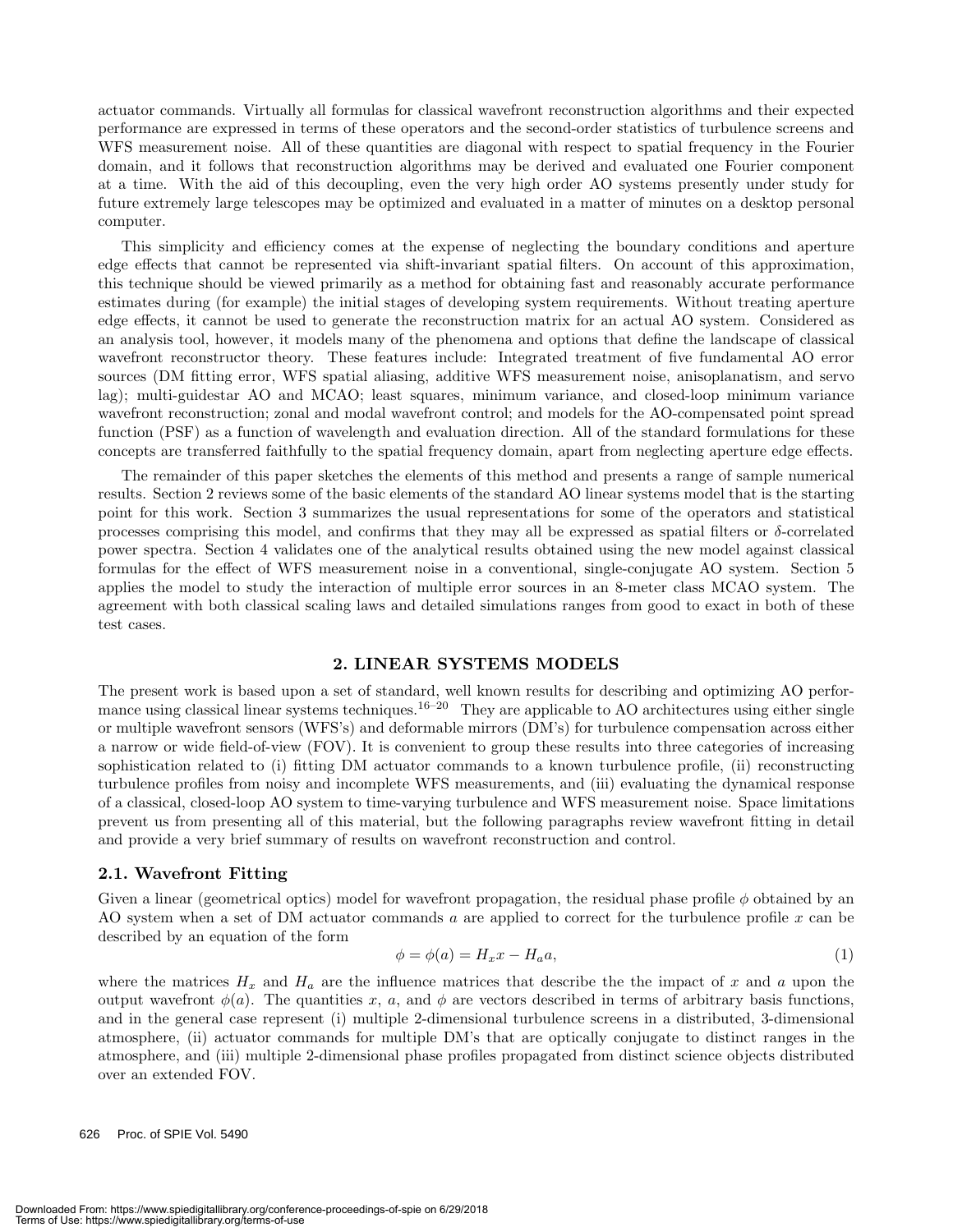The aperture- and field-averaged variance of  $\phi(a)$  is a standard metric for the residual phase error. The general form of  $\sigma^2(a) = \text{var}[\phi(a)]$  is the expression

$$
\sigma^2(a) = \phi^T(a)W_\phi\phi(a),\tag{2}
$$

where the symmetric, semi-positive-definite weighting matrix  $W_{\phi}$  is determined by (i) any cross-coupling between the components of  $\phi(a)$  due to the choice of basis set, and (ii) for a wide FOV AO system, the relative importance attached to the different science objects.

Evaluating the variance  $\sigma^2(a)$  for either the optimal choice of a or various suboptimal choices is a recurring problem in adaptive optics. ¿From the above equations it follows that  $\sigma^2(a)$  is quadratic in a, so the optimum solution may be determined using standard least-squares methods. The result is described by the equations

$$
a_* \equiv \arg\min_a \sigma^2(a) = W_a^{-1} C_{ax} x,\tag{3}
$$

$$
\sigma^2(a_*) = x^T \left[ W_x - C_{ax}^T W_a^{-1} C_{ax} \right] x,\tag{4}
$$

$$
\sigma^{2}(a) = \sigma^{2}(a_{*}) + (a_{*}-a)^{T}W_{a}(a_{*}-a), \qquad (5)
$$

where we have introduced the variables  $W_a = H_a^T W_{\phi} H_a$ ,  $C_{ax} = H_a^T W_{\phi} H_x$ , and  $W_x = H_x^T W_{\phi} H_x$  to simplify<br>notation. The turbulence profile x is a random quantity so the time averaged value of  $\sigma^2(a)$  is also of inter notation. The turbulence profile x is a random quantity, so the time-averaged value of  $\sigma^2(a)$  is also of interest for many applications. The usual notation,  $\langle \ldots \rangle$ , will be used to denote ensemble averages over random quantities including turbulence profiles, WFS measurement noise, and (in some cases) the variability of the wind. The expected values of  $\sigma^2(a_*)$  and  $\sigma^2(a)$  can be determined from Eq.'s (4) and (5) with the result<sup>16</sup>

$$
\langle \sigma^2(a_*) \rangle = \text{tr}\left[W_x \langle x x^T \rangle\right] - \text{tr}\left[W_a^{-1} C_{ax} \langle x x^T \rangle C_{ax}^T\right],\tag{6}
$$

$$
\langle \sigma^2(a) \rangle = \langle \sigma^2(a_*) \rangle + \text{tr} \left[ W_a \langle (a_* - a)(a_* - a)^T \rangle \right]. \tag{7}
$$

Here  $tr(M)$  denotes the trace (or sum of the diagonal elements) of a square matrix M.

#### **2.2. Wavefront Estimation**

The best-fit actuator command vector <sup>a</sup><sup>∗</sup> is generally not known *a priori*, but instead must be reconstructed (*i.e.*, estimated) from a noisy and incomplete WFS measurement vector. We consider first the simpler (and generally unrealistic) case where the measurement depends upon the turbulence disturbance x but not the DM actuator command vector a. Assuming geometrical optics and an ideal, linear WFS, this so-called "open-loop" measurement  $s_0$  is described by the formula

$$
s_0 = G_x x + n,\t\t(8)
$$

where  $G_x$  is the turbulence-to-WFS influence matrix and n is an additive noise term that is assumed to be statistically independent of x. In analogy with  $\phi$ , the measurement  $s_0$  may include components recorded by several different sensors observing distinct guidestars distributed over the FOV. We will assume that reconstruction algorithm is a linear operator, and can therefore be represented by a matrix multiply of the form

$$
a = Rs_0. \tag{9}
$$

The matrix R should be selected so that the reconstructed set of DM commands a is a good approximation to the best-fit value  $a_*$ . This criteria may be quantified in terms of  $\langle \sigma^2(Rs_0) \rangle$ , the expected variance of the residual phase error. Eq. (7) may be used to compute this quantity, once the covariance matrix  $\langle (a_* - a) (a_* - a)^T \rangle =$  $\langle (a_{*}-Rs_{0})(a_{*}-Rs_{0})^{T} \rangle$  has been determined. Using the commutative properties of  $\langle ... \rangle$  together with Eq.'s  $(8)$  and  $(3)$ , we obtain

$$
\left\langle \left( a_{*} - Rs_{0} \right) \left( a_{*} - Rs_{0} \right)^{T} \right\rangle = \left\langle a_{*} a_{*}^{T} \right\rangle - R \left\langle s_{0} a_{*}^{T} \right\rangle - \left\langle a_{*} s_{0}^{T} \right\rangle R^{T} + R \left\langle s_{0} s_{0}^{T} \right\rangle R^{T},\tag{10}
$$

where the covariance matrices involving  $a_*$  and  $s_0$  may be expressed in terms of the statistics of x and n using Eq.'s  $(3)$  and  $(8)$ .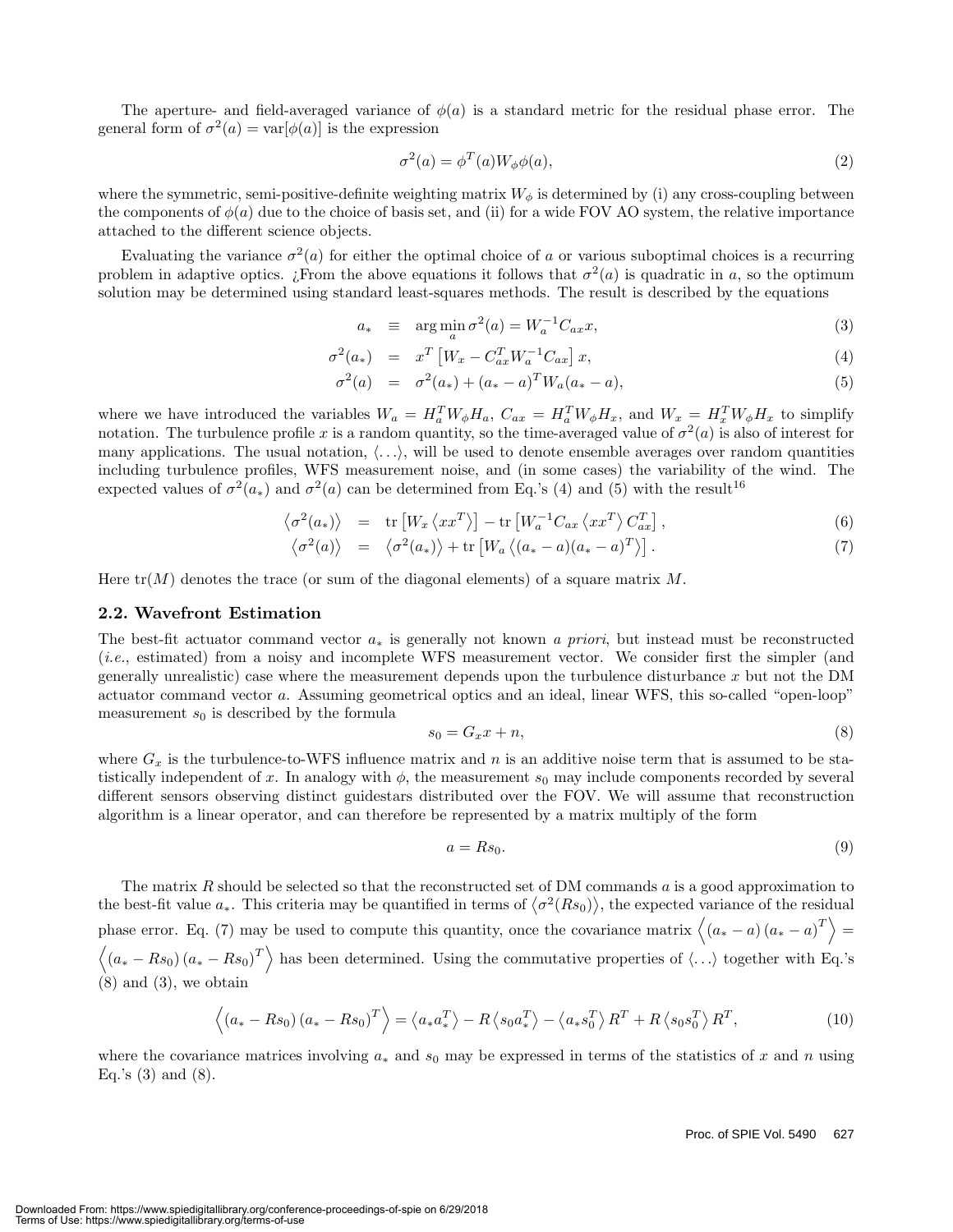It is frequently of interest to optimize the reconstruction algorithm, if only to provide a bound on the performance of any possible approach. The so-called "minimum variance reconstructor" is given by the expression

$$
R_* \equiv \arg\min_R \left\langle \sigma^2(Rs_0) \right\rangle = \left\langle a_* s_0^T \right\rangle \left\langle s_0 s_0^T \right\rangle^{-1}.
$$
\n(11)

It is possible to proceed further and develop concise formulas for (i) the minimized phase variance  $\langle \sigma^2(R_*s_0) \rangle$ and (ii) the incremental error incurred by using a suboptimal value of R instead of  $R_{*}$ .

#### **2.3. Wavefront Control**

The formulation of the wavefront reconstruction problem outlined above is oversimplified for several important reasons. The large majority of operational and planned AO systems employ wavefront sensors with limited linear dynamic ranges, and therefore place the WFS following the deformable mirror so that only the (smaller) residual wavefront errors are sensed. The output of the wavefront reconstruction algorithm computed at each cycle of the control loop is used to update the prior set of DM actuator commands, with a temporal filter applied to reduce the effects of measurement noise and provide more stable control. The dynamics of the system may be represented by the formulas

$$
s(t) = s_0(t) - G_a a(t), \tag{12}
$$

$$
a(t) = \int_0^\infty d\tau \, f(\tau) [Rs(t-\tau)]. \tag{13}
$$

Here t and  $\tau$  are time variables,  $s(t)$  is the closed-loop WFS measurement after correction by the DM actuator command  $a(t)$ ,  $G_a$  is the DM-to-WFS influence matrix, and  $f(\tau)$  is the (scalar-valued) function used to filter the output of the wavefront reconstruction operator before it is applied to the DM. Eq. (12) and (13) describe a classical control architecture as implemented in many currently operational AO systems, as distinct from some of the more innovative approaches now being studied via analysis and simulation.

The explicit dependence of  $a(t)$  upon  $s(t)$  may be determined using Fourier transform techniques. In the general case, the relationship is described by a matrix-valued filter, making it computationally difficult to evaluate and (especially) to optimize the performance of the AO control loop. These difficulties may be avoided by restricting attention to values of R that satisfy the condition  $RG_a = I$ , *i.e.*, wavefront reconstructors that are left pseudo-inverses of the DM-to-WFS influence matrix. In this special case the temporal dynamics of the AO system are defined by the expression

$$
a(t) = Rs_f(t) = R\left[G_x x_f(t) + n_f(t)\right],
$$
\n(14)

where  $s_f(t)$ ,  $x_f(t)$ , and  $n_f(t)$  are temporally filtered versions of the quatities  $s_0(t)$ ,  $x(t)$ , and  $n(t)$  that have been convolved with the closed-loop impulse response function  $f_{IR}(t)$  corresponding to the servo filter function  $f(t)$ .

Performance evaluation and optimization can now proceed much as in the case of open-loop wavefront reconstruction considered above. The expected residual phase variance  $\langle \sigma^2(Rs_f) \rangle$  is evaluated using Eq. (7) with  $a = Rs_f$ . The covariance matrix  $\left\langle (a_* - Rs_f) (a_* - Rs_f)^T \right\rangle$  is computed using the equivalent of Eq. (10) with  $s_f$ substituted for each appearance of the open-loop measurement  $s_0$ . The covariance matrices  $\left\langle s_f s_f^T\right\rangle$  $\Big\}$  and  $\Big\langle a_* s_f^T$  $\setminus$ are in turn evaluated in terms of the statistics of  $x_f$ , x, and  $n_f$ .

For numerical computations, of course, the covariances involving the temporally filtered turbulence profiles  $x_f$  may be more difficult to evaluate than the statistics of the instantaneous profiles x. The of validity of the next state of the state of validity of the state of the state of validity of the state of  $P$ . result also depends strongly upon constraint  $RG_a = I$ , a condition which holds for the standard least squares reconstructors  $R_{LS} = (G_a^T G_a)^{-1} G_a^T$  and  $R_{WLS} = (G_a^T \langle nn^T \rangle^{-1} G_a)^{-1} G_a^T \langle nn^T \rangle^{-1}$  actually used in many AO systems. It does generally *not* hold for the minimum variance reconstructor  $R_*$  defined by Eq. (11), but is is possible to determine the reconstructor  $R_c$  that optimizes closed-loop performance subject to the condition  $R\tilde{G}_a = I$ . The result is the expression<sup>19</sup>

$$
R_c \equiv \arg\min\left\{ \langle \sigma^2(Rs_f) \rangle : RG_a = I \right\} = R_* - (I - R_*G_a) \left( G_a^T \left\langle s_f s_f^T \right\rangle^{-1} G_a \right)^{-1} G_a^T \left\langle s_f s_f^T \right\rangle^{-1} . \tag{15}
$$

628 Proc. of SPIE Vol. 5490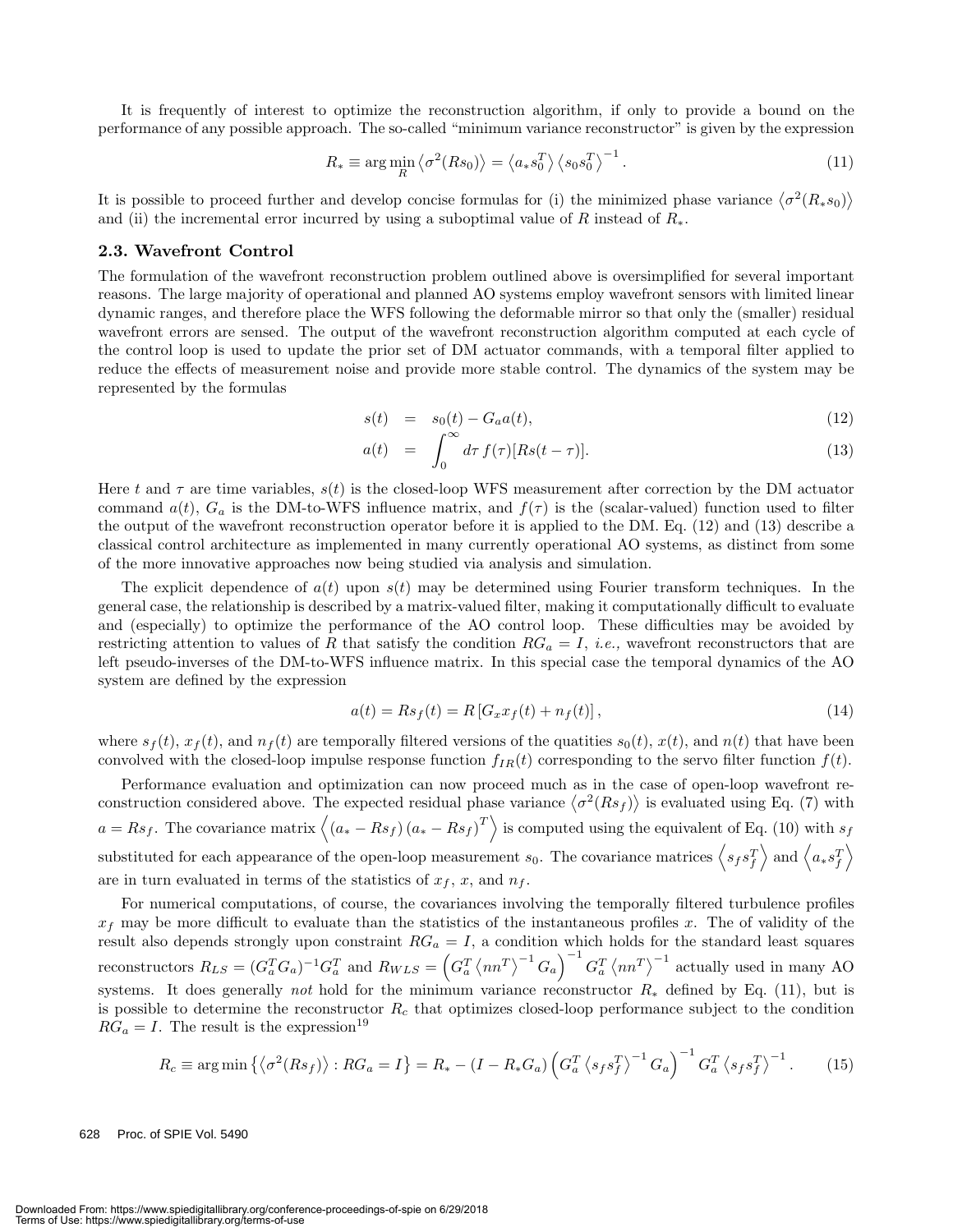#### **2.4. Servo Filter Optimization; Modal and Zonal Control**

Further optimization of the residual closed-loop phase variance  $\langle \sigma^2(Rs_f) \rangle$  is accomplished by tuning the temporal filter  $f(t)$ . This is essentially a matter of balancing the magnitudes of the reconstruction errors due to (i) the noise  $n_f$  remaining after filtering and (ii) the latency and loss of fidelity in the filtered turbulence profile  $x_f$ . The value of  $\langle \sigma^2(Rs_f) \rangle$  is definitely a nonlinear function of the choice of filter f, but for classical AO control loops f is defined by just one or several servo parameters. The prescription  $f(t)=2\pi f_c$  for all  $t \geq 0$ , for example, defines a 1-parameter family of type I control laws with the corresponding closed-loop impulse functions  $f_{IR}(t) = 2\pi f_c \exp(-2\pi f_c t)$ . Minimizing  $\langle \sigma^2(Rs_f) \rangle$  over a parameterized family of temporal filters may be accomplished by applying a standard iterative algorithm for optimizing nonlinear functions, for example Newton's method or steepest descent.<sup>21</sup>

A basic limitation of this approach (and the AO control loop model formulated in subsection 2.3 above) is that all the components, or modes, of the phase disturbance must be corrected using a common value for  $f$ . In many cases, better results may be achieved by recognizing that each of these components is characterized by a distinct temporal power spectrum, and that the AO control algorithm can be tuned accordingly. Modal control<sup>22</sup> and regularized zonal control<sup>23</sup> are two standard approaches, although space limitations prevent us from formulating them here.

#### **3. SPATIAL FREQUENCY DOMAIN REPRESENTATIONS**

The general results outlined above cannot actually be applied to a particular modeling problem until numerical values or analytical expressions are available for all of the terms describing the AO system and the observing scenario. These terms are the (i) wavefront propagation, sensing, and correcting operators, (ii) the phase variance metric  $W_{\phi}$  and the related matrices  $W_a$ ,  $W_x$ , and  $C_{ax}$ , and (iii) the covariance matrices describing the secondorder statistics of atmospheric turbulence and WFS measurement noise. We briefly summarize spatial frequency domain formulas for these quantities in the following subsections, using the usual geometrical optics models as starting points. All of these matrix- or operator-valued expressions are diagonal with respect to spatial frequency, so that AO performance may be evaluated or optimized by using the results developed in Section 2 by solving many small problems individually for each Fourier component.

#### **3.1. Wavefront propagation, sensing, and correction**

The abstract vectors  $x, \phi, a$ , and s must now be defined more explicitly. In the spatial domain, the turbulence vector x becomes a series of screens  $x(r; j)$ , where r is a two-dimensional coordinate in the plane orthogonal to the line-of-sight, and screen number j is at range  $h_j$  from the telescope. The phase vector  $\phi$  becomes the function  $\phi(r;\theta)$ , where r represents coordinates in the telescope aperture plane and  $\theta$  is a (continuous or discrete) parameter indicating the direction of a science object. The DM actuator command vector a is replaced by arrays of commands  $a(\Delta_k m; k)$ , where  $\Delta_k$  is the inter-actuator spacing on DM number k (imaged onto the telescope aperture plane),  $m = (m_x, m_y)$  is a two-dimensional index ranging over the grid of actuators, and DM number k is optically conjugate to a range  $h'_k$  from the telescope. Similarly, the WFS measurement vector s becomes the<br>two-dimensional function  $s(\Delta x; l)$  where  $\Delta$  is the width of a sub-aperture in the aperture plane,  $n - (n - n)$ two-dimensional function  $s(\Delta n; l)$ , where  $\Delta$  is the width of a sub-aperture in the aperture plane,  $n = (n_x, n_y)$  is a two-dimensional index ranging over the grid of sub-apertures, and WFS number l observes guidestar number l in direction  $\vartheta_l$  through the atmospheric turbulence layers and deformable mirrors. We note that (i) the subaperture width  $\Delta$  is identical for all guidestars, (ii) all guidestars are at infinite range, and that (iii) all wavefront sensor pupils are conjugate to the telescope aperture plane.

The coordinates  $r, n$ , and m are unbounded by any finite aperture, a key assumption that allows the processes of wavefront propagation, sensing, and correction to be represented as spatial filtering operations. The spatial Fourier transform of  $x(r; j)$  with respect to r will be denoted as  $\hat{x}(\kappa; j)$ , and similarly for the remaining functions. The transforms of  $a(\Delta_k m; k)$  and  $s(\Delta n; l)$  are periodic on square cells of width  $1/\Delta_k$  and  $1/\Delta$ , respectively, since the DM actuator commands and WFS measurements are discrete functions of  $m$  and  $n$ .

We now describe the spatial- and frequency domain representations of the wavefront operators introduced in Section 2 above, beginning with the turbulence-to-phase propagation operator  $H_x$ . Using the usual geometrical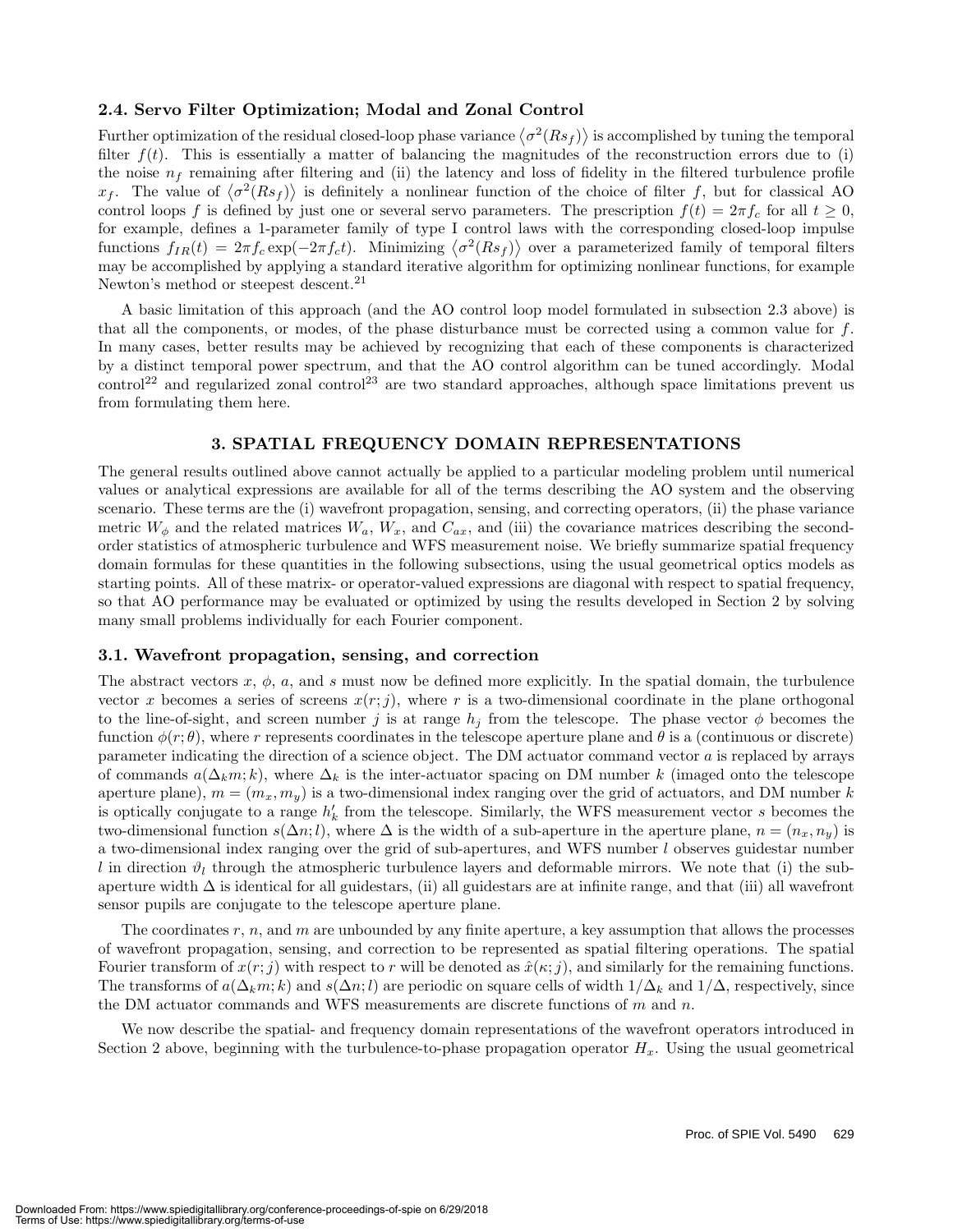optics model, the effect of turbulence upon a plane wavefront propagating from a science object in direction  $\theta$  is described by

$$
\phi(r;\theta) = \sum_{j} x(r + h_j \theta; j),\tag{16}
$$

since turbulence screen number j is located at range  $h_j$ . Applying the Fourier shift theorem yields the result

$$
\hat{\phi}(\kappa,\theta) = \sum_{j} \exp(2\pi i h_j \theta \cdot \kappa) \hat{x}(\kappa;j). \tag{17}
$$

The coefficients of the operator  $H_x$  are just the complex exponentials appearing in the above equation, and it is clear that this is a sum of spatial filtering operations applied to each turbulence layer.

The remaining sensing and correcting processes  $G_x$ ,  $H_x$ , and  $H_a$  are compositions of multiple operators. All three of these quantities can be expressed as products of (i) a term describing the propagation of a wavefront through a series of screens (either turbulence layers or deformable mirror surfaces), together with either (ii) an operator H that transforms the DM actuator command vectors  $a(\Delta_k m; k)$  into the corresponding set of DM surface profiles  $\alpha(r; k)$ , and/or (iii) an operator G that converts a guidestar wavefront  $\varphi(r; l)$  at the entrance pupil of a wavefront sensor into the resulting WFS measurement vector  $s(\Delta n; l)$ . More specifically, we have  $G_x = \mathcal{G}G'_x$ ,  $H_a = H'_a\mathcal{H}$ , and  $G_a = \mathcal{G}G'_a\mathcal{H}$ , where the primed versions of the three operators are analogous to  $H_a$  above although the ranges to the layers and the directions of the wavefront proposations wil  $H_x$  above, although the ranges to the layers and the directions of the wavefront propagations will generally be<br>different different.

It remains to formulate H and G and confirm that they are spatial filtering operations. The operator H is based on the usual model that represents the DM figure  $\alpha(r; k)$  as a linear superposition of the individual actuator influence functions, namely

$$
\alpha(r;k) = \sum_{m} a(\Delta_k m;k) h_k(r - \Delta_k m), \qquad (18)
$$

where the index  $m = (m_x, m_y)$  varies over all pairs of actuator indices, and  $h_k(r)$  is the common influence function for all of the actuators on DM number k. If we restrict ourselves to the special case  $h_k(x, y)$  $[\sin(\pi\Delta_kx)/(\pi\Delta_kx)][\sin(\pi\Delta_ky)/(\pi\Delta_ky)]$ , the spatial Fourier transform of  $\alpha$  may be written as

$$
\hat{\alpha}(\kappa; k) = \begin{cases} \hat{a}(\kappa; k) & \text{if } \max\{|\kappa_x|, |\kappa_y|\} < 1/(2\Delta_k), \\ 0 & \text{otherwise,} \end{cases} \tag{19}
$$

and for this influence function the operator  $\mathcal H$  is just a low-pass spatial filter.

The last quantity to be considered is the operator G mapping guidestar wavefronts  $\varphi(r; l)$  into WFS measurements s(∆n; l). Using the standard linear model for a wavefront *gradient* sensor, the measurement s may be written in the form

$$
s(\Delta m; l) = \Delta^{-2} \int d^2r \, \nabla \varphi(r; l) w(r - \Delta m) + n(\Delta m; l), \tag{20}
$$

where the two-dimensional integer index  $m$  varies over all sub-aperture locations, the function  $n$  represents the electronic noise in the measurement due to photon statistics, detector read noise, and background photons, and the "sub-aperture influence function"  $w(r)$  is equal to unity for r within a square sub-aperture of width  $\Delta$ , and is zero otherwise. Applying the convolution and differentiation theorems yields the result

$$
\hat{s}(\kappa, l) = 2\pi i \sum_{m} (\kappa + \Delta^{-1} m) \hat{\varphi}(\kappa + \Delta^{-1} m; l) \hat{w}^*(\kappa + \Delta^{-1} m) + \hat{n}(\kappa; l)
$$
  

$$
= 2\pi i \kappa \hat{\varphi}(\kappa; l) \hat{w}^*(\kappa) + \left[ 2\pi i \sum_{m \neq 0} (\kappa + \Delta^{-1} m) \hat{\varphi}(\kappa + \Delta^{-1} m; l) \hat{w}^*(\kappa + \Delta^{-1} m) + \hat{n}(\kappa; l) \right].
$$
 (21)

¿From this last expression, it is clear that the wavefront sensing operator  $G$  is not purely a spatial filter. However, it behaves as a spatial filter on the component of  $\hat{\varphi}$  defined within the passband max $\{|\kappa_x|, |\kappa_y|\} < 1/(2\Delta)$ , with the term inside square brackets acting as a type of independent measurement noise. This measurement error is the sum of the WFS electronic noise proper, plus "aliasing" terms due to the higher frequency components of the phase profile  $\varphi$ .

#### 630 Proc. of SPIE Vol. 5490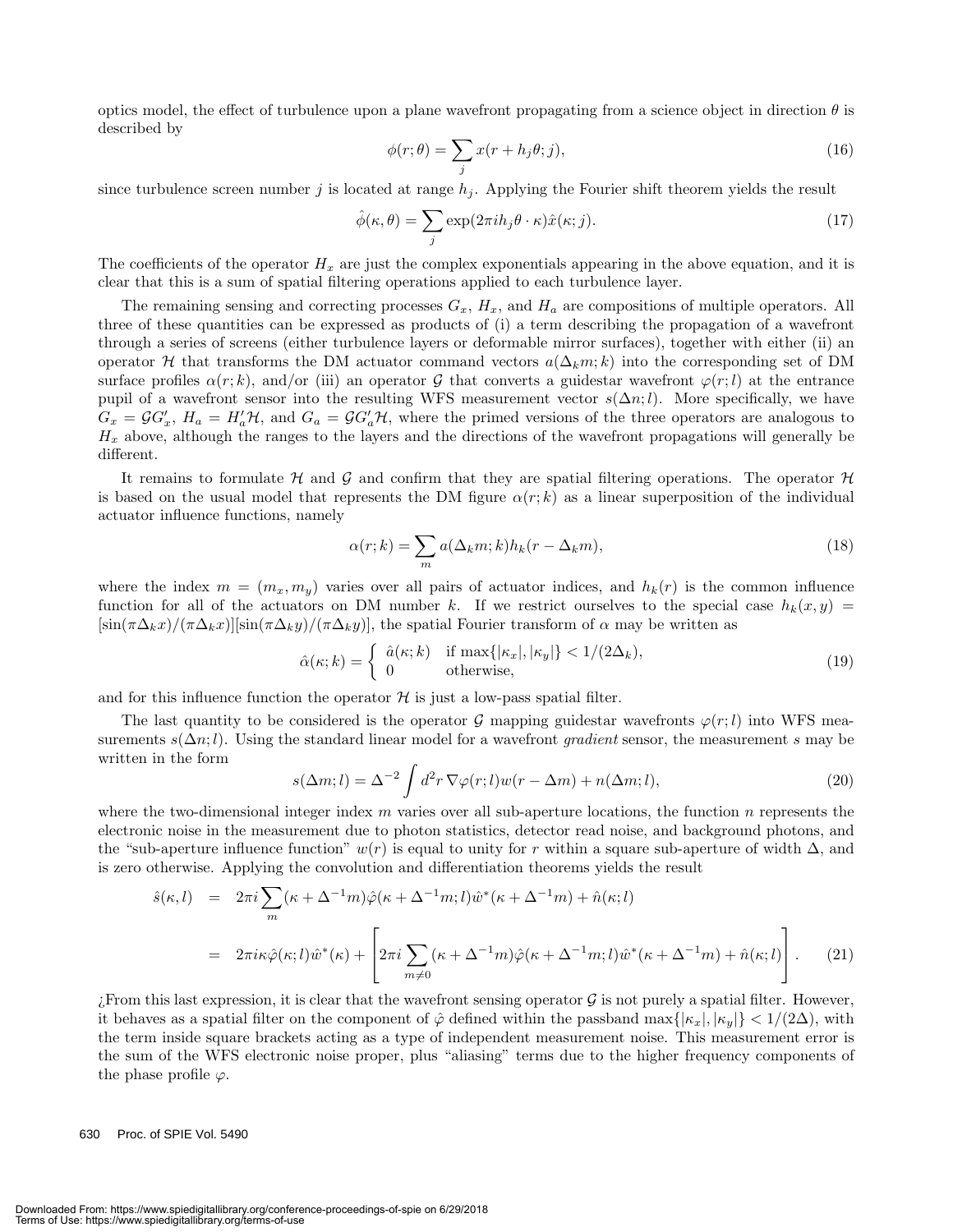#### **3.2. Phase variance metric**

We define a special case of the phase variance metric  $W_{\phi}$  introduced in Section 2 above by the formula

$$
\phi^T W_{\phi} \psi = \int d\theta \, W_{\Omega}(\theta) \int d\kappa \, \left[ 1 - |\hat{W}_A(\kappa)|^2 \right] \hat{\phi}^*(\kappa; \theta) \hat{\psi}(\kappa; \theta). \tag{22}
$$

Here  $\phi(r,\theta)$  and  $\psi(r,\theta)$  are any two phase profiles in the telescope aperture plane for each direction  $\theta$  within a field-of-view (FOV)  $\Omega$ ,  $W_{\Omega}$  is a non-negative FOV-weighting function normalized such that  $\int d\theta W_{\Omega}(\theta) = 1$ , and  $W_A$  is a non-negative telescope aperture function that has been similarly normalized to unity. Typical values for  $W_{\Omega}$  include disks, squares, sums of discrete  $\delta$ -functions, and perhaps Gaussian profiles. The most common choice of  $W_A$  is a disk of diameter  $D$ , in which case

$$
\hat{W}_A(\kappa) = 2J_1(\pi D\kappa)/(\pi D\kappa),\tag{23}
$$

where  $J_1$  is a Bessel function of the first kind.

This choice of phase metric is diagonal with respect to spatial frequency by definition. It has been chosen because it may be shown that if  $\hat{\phi}(\kappa; \theta)$  is a random phase profile which is δ-correlated with respect to  $\kappa$ , then

$$
\langle \phi^T W_{\phi} \phi \rangle = \int d\theta \, W_{\Omega}(\theta) \left\langle \int dr \, W_{A}(r) \left[ \phi(r; \theta) - \int dr' \, W_{A}(r') \phi(r'; \theta) \right]^2 \right\rangle \tag{24}
$$

In other words, the expected value of the metric is simply the expected value of the field- and aperture-averaged, piston-removed variance of  $\phi$ . We note that this result only holds for expected values, not for the individual realizations of the phase profile.

#### **3.3. Turbulence and noise statistics**

The atmospheric turbulence spectrum  $\hat{x}(\kappa; j)$  is δ-correlated with respect to  $\kappa$  and the layer index j. For a Von Karman power spectrum, its variance may be written in the form

$$
\langle |\hat{x}(\kappa;j)|^2 \rangle = c_x r_0^{5/3} C_n^2(h_j) \Psi(\kappa) / \sum_k C_n^2(k), \qquad (25)
$$

where  $c_x = 2.29 \times 10^{-2}$  on account of the factors of  $2\pi$  appearing in our choice of convention for the Fourier<br>transform  $x$  is the turbulance induced effective sebenance diameter  $C_{\alpha}^{2}(h)$  is the (discretized) refr transform,  $r_0$  is the turbulence-induced effective coherence diameter,  $C_n^2(h_j)$  is the (discretized) refractive index structure constant for the atmospheric layer at range  $h_j$ , and  $\Psi(\kappa) = (\kappa^2 + L_0^{-2})^{-11/6}$  is the Von Karman spectrum with an outer scale of  $L_0$ .

The WFS measurement noise  $n(\Delta m; l)$  is statistically independent for distinct guidestars, sub-aperture locations, and  $(x-$  or y−) components. The noise variance is identical for all measurements from a given guidestar, with a value denoted as  $\sigma_n^2(l)$  for guidestar number l. We recall that the variable n denotes only the electronic component of the WFS monouroment poise, and that the total noise includes a contribution from spatial ali component of the WFS measurement noise, and that the total noise includes a contribution from spatial aliasing according to Eq. (21) above. This additional noise source will be partially correlated between sub-apertures and guidestars according to the statistics of the turbulence  $\hat{x}$  and the specific wavefront sensing geometry.

According to section 2.3, we also require formulas for the second-order statistics of  $x_f$ , and  $n_f$  to evaluate the dynamic performance of a closed-loop AO system. Here  $x_f$  and  $n_f$  are obtained by convolving x and n with the the servo impulse response function  $f_{IR}$  corresponding to the servo filter function f. A Fourier domain representation for the filtered turbulence profile  $x_f$  can be derived by assuming that x evolves according to the Taylor hypothesis,

$$
x(r; j, t) = x(r - tv_j; j, 0),
$$
\n(26)

where  $v_j$  is the wind velocity of atmospheric layer number j. Using the shift theorem and the definition of the impulse response function  $f_{IR}$ , it may be shown that  $\hat{x}_f(\kappa; j, t)$  may be expressed as

$$
\hat{x}_f(\kappa; j, t) = \exp(2\pi i t v_j \cdot \kappa) \left[ \frac{\hat{f}(v_j \cdot \kappa)}{1 + \hat{f}(v_j \cdot \kappa)} \right] \hat{x}(\kappa; j, 0),\tag{27}
$$

Proc. of SPIE Vol. 5490 631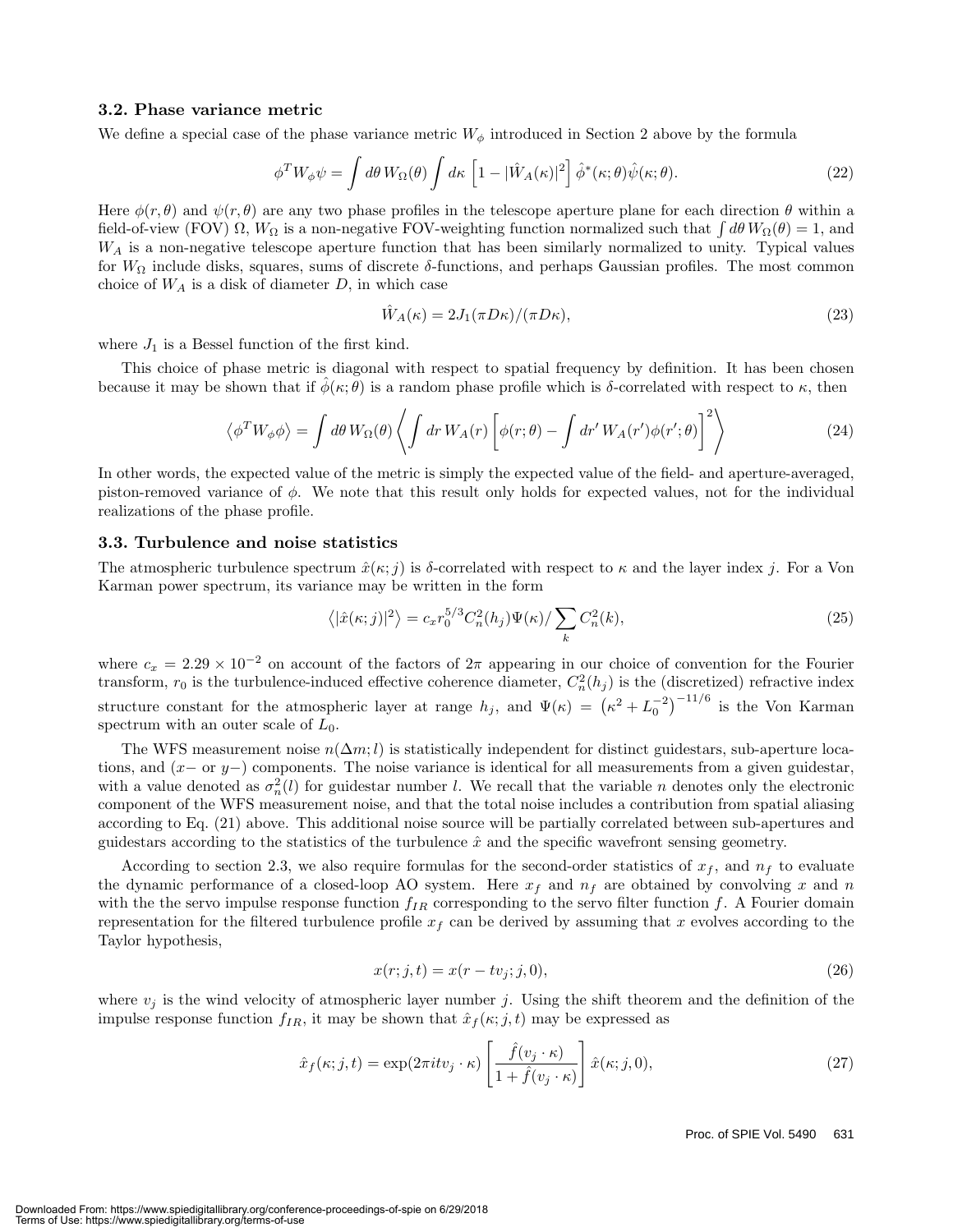The expected values of  $x_f x_f^T$  and  $xx_f^T$  may now be computed using this result, Eq. (25) for the statistics of instantaneous profile x and the values of the wind velocities x. For example, with a known windspeed and the instantaneous profile x, and the values of the wind velocities  $v_i$ . For example, with a known windspeed, an unknown and uniformly distributed wind direction, and the type I servo filter describe in Section 2.4 above we obtain

$$
\langle |\hat{x}_f(\kappa;j)|^2 \rangle = \langle \hat{x}(\kappa;j)\hat{x}_f^*(\kappa;j) \rangle = \frac{\langle |\hat{x}(\kappa;j)|^2 \rangle}{\left(1 + |v_j \kappa/f_c|^2\right)^{1/2}}.
$$
\n(28)

Finally, the second-order statistics of the temporally filtered noise  $n_f$  is easily computed from the definition of the impulse response function  $f_{IR}$  and the assumption that the noise is temporally uncorrelated.

#### **4. COMPARISONS AGAINST CLASSICAL SCALING LAWS FOR NGS AO**

The expressions for operators, performance metrics, and covariance matrices derived above may now be combined with the linear systems models discussed in Section 2 to evaluate the performance of a variety of AO systems concepts. In the general case these evaluations must be performed numerically, but for classical natural guide star (NGS) AO systems it is possible to derive simplified formulas for the individual impacts of a variety of AO error sources considered separately. These error sources include (i) DM fitting error, (ii) WFS spatial aliasing, (iii) WFS measurement noise, (iv) anisoplanatism, and (v) servo lag. In this section we, briefly summarize the case of WFS measurement noise, where the deviation between the results of frequency domain model and more detailed Monte Carlo simulations that model aperture edge effects is the greatest.

The so-called "noise gain" of the wavefront reconstruction algorithm is computed by neglecting atmospheric turbulence and evaluating the ratio between the mean-square reconstructed phase error and the mean-square WFS measurement noise. Using Eq.'s (7) and (10) with the results of Section 3, the noise gain for the classical least-squares reconstructor may be written in the form

$$
\frac{\langle \sigma^2(R_{LS} s_0) \rangle}{\sigma_n^2} = \frac{1}{4\pi^2} \int_{-1/2}^{1/2} \int_{-1/2}^{1/2} \frac{d\kappa}{\kappa^2} \left\{ 1 - \left[ \frac{2J_1(\pi \kappa D/\Delta)}{(\pi \kappa D/\Delta)} \right]^2 \right\} \frac{1}{[\text{sinc}(\pi \kappa_x)\text{sinc}(\pi \kappa_y)]^2}.
$$
 (29)

The reconstructor noise gain is a function of the order of correction  $D/\Delta$ , where  $\Delta$  is equal to both the width of the subaperture and the DM interactuator spacing.

Fig. 1 plots the values obtained from Eq. (29), together with the curve fit  $0.150 + 0.083 \log[(\pi/4)(D/\Delta)^2]$ . The logarithmic dependence upon the order of the AO system arises from the term  $\kappa^{-2}$  appearing in the integrand in Eq. (29). This functional form matches a variety of results obtained by more detailed analyses in the spatial domain,<sup>19</sup> although the numerical value is too small by a factor of about 17 per cent in the limit of very large  $D/\Delta$ . We attribute this optimism to the fact that the spatial frequency domain model utilizes WFS measurements on a grid of sub-aperture locations that extends *outside of* the physical boundary of the evaluation aperture. Measurements from these phantom sub-apertures reduce the effect of WFS measurement noise on the reconstruction of low-order phase distortions.

#### **5. COMPARISONS AGAINST MONTE CARLO SIMULATIONS**

We have tested the accuracy of the frequency domain model for more complex AO configurations by evaluating 8-meter class multi-conjugate AO (MCAO) and ground-layer AO (GLAO) systems, and comparing the results obtained against Monte Carlo simulation codes that have been previously described.3, 24 The basic models for wavefront propagation, sensing, and correction used in these simulations are essentially as described in Section 3 above, so that these comparisons highlight the impact of neglecting aperture edge effects in the spatial frequency domain model. The level of agreement obtained ranges from good to excellent in all cases considered to date. Sample results for MCAO are described in the following paragraphs.

This sample case is based very loosely upon the MCAO design now being fabricated for the 8-meter Gemini South telescope at Cerro Pachon, Chile.<sup>25</sup> The simulated atmospheric profile included 6 layers at altitudes of 0, 2, 4, 8, 12, and 16 kilometers, with relative  $C_n^2(h)$  strengths of 0.6, 0.2, 0.05, 0.05, 0.07, and 0.03. The<br>strengths of the layers were scaled to obtain an effective coherence diameter  $r_s$  of 0.15 meters at a wa strengths of the layers were scaled to obtain an effective coherence diameter  $r_0$  of 0.15 meters at a wavelength of  $0.5 \,\mu$ m, with an isoplanatic angle  $\theta_0$  of 2.41 arc seconds. The six layers had velocities of 5, 7, 10, 15, 25, and 15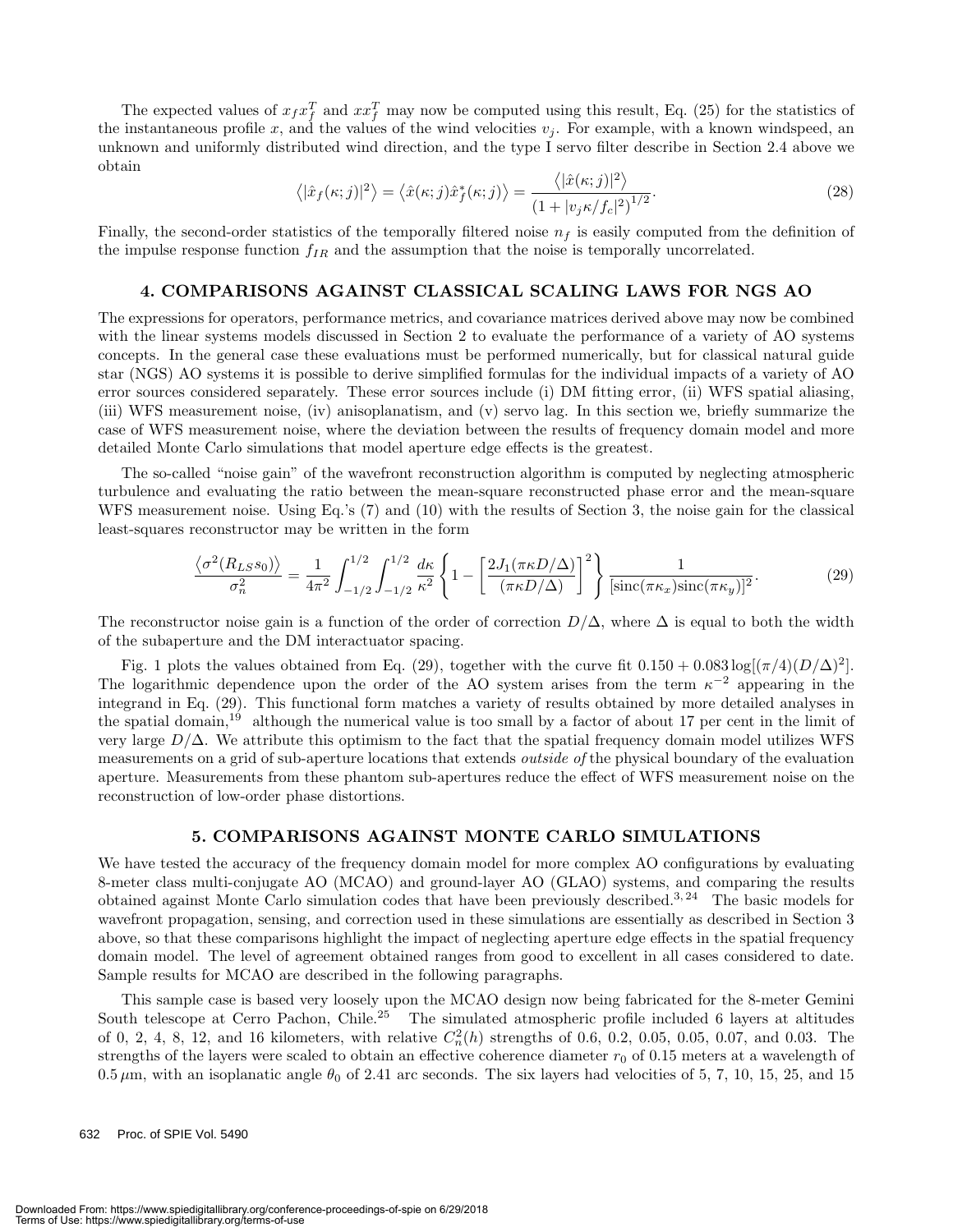

**Figure 1. Wavefront reconstruction noise gain for NGS AO**

This figure plots the noise gain coefficient (computed according to Eq. (29) above) for a least squares wavefront reconstruction algorithm as a function of the order of the AO system. The dashed line plots the value of a simplified scaling law that provides a good fit the numerical results.

m/sec, yielding a Greenwood frequency  $f_q$  of 25 Hz. The outer scale  $L_0$  was equal to infinity for all turbulence layers. The Monte Carlo simulations used periodic turbulence screens with  $2048^2$  points, a grid spacing of  $1/32$ meters, and a width of 64 meters. The impact of the pseudo inner- and outer-scales induced by these sampling parameters has not been investigated.

The telescope aperture diameter was 8 m, with no central obscuration. MCAO performance was optimized and evaluated over a one arc minute square, sampled discretely at the nine points with coordinates  $([-30, 0, 30], [-30, 0, 30])$  sec (arc seconds) in the spatial domain simulation. Five natural guide star were located in the directions  $(0,0)$  and  $(\pm 30, \pm 30)$  sec, with a WFS sub-aperture width of 0.5 m. Partially illuminated edge sub-apertures were retained in the WFS measurement vector for the Monte Carlo simulation. Three deformable mirrors were located at conjugate ranges of 0, 5, and 10 kilometers, with inter-actuator spacings of 0.5, 0.5, and 1.0 m. The Monte Carlo simulation used a linear spline influence function, in contrast with the  $\sin(\pi\Delta x)/(\pi\Delta x)$  influence function introduced in Section 3 above.

AO system performance was evaluated with a minimum variance wavefront reconstruction algorithm. Closedloop performance was evaluated for a 12 Hz control bandwidth, and the impact of WFS measurement noise was evaluate for a sub-aperture noise equivalent angle of 0.01 sec per  $Hz^{1/2}$ . For the Monte Carlo simulation, the WFS sampling rate was 800 Hz, and DM commands were updated using a simple integrator with 3dB error rejection at 12 Hz.

The performance predictions computed by the two models were compared by successively simulating problems of increasing complexity that incrementally added one or two error sources at a time. The problems considered were: (i) DM fitting and WFS spatial aliasing for a 8-meter class NGS AO system with a 0.5 meter sub-aperture and actuator pitch; (ii) the increased phase variance due to tomographic wavefront reconstruction and wide FOV wavefront compensation in a NGS MCAO system with no WFS measurement noise or servo lag; (iii) the servo lag error for a 12 Hz control bandwidth; and (iv) the error due to WFS noise for a noise equivalent angle (NEA) of 0.01  $\sec$  /Hz<sup>1/2</sup>. An "error budget" for these four terms was created by differencing (in quadrature) successive performance estimates from each of the models. The parameters for this test case were selected so that roughly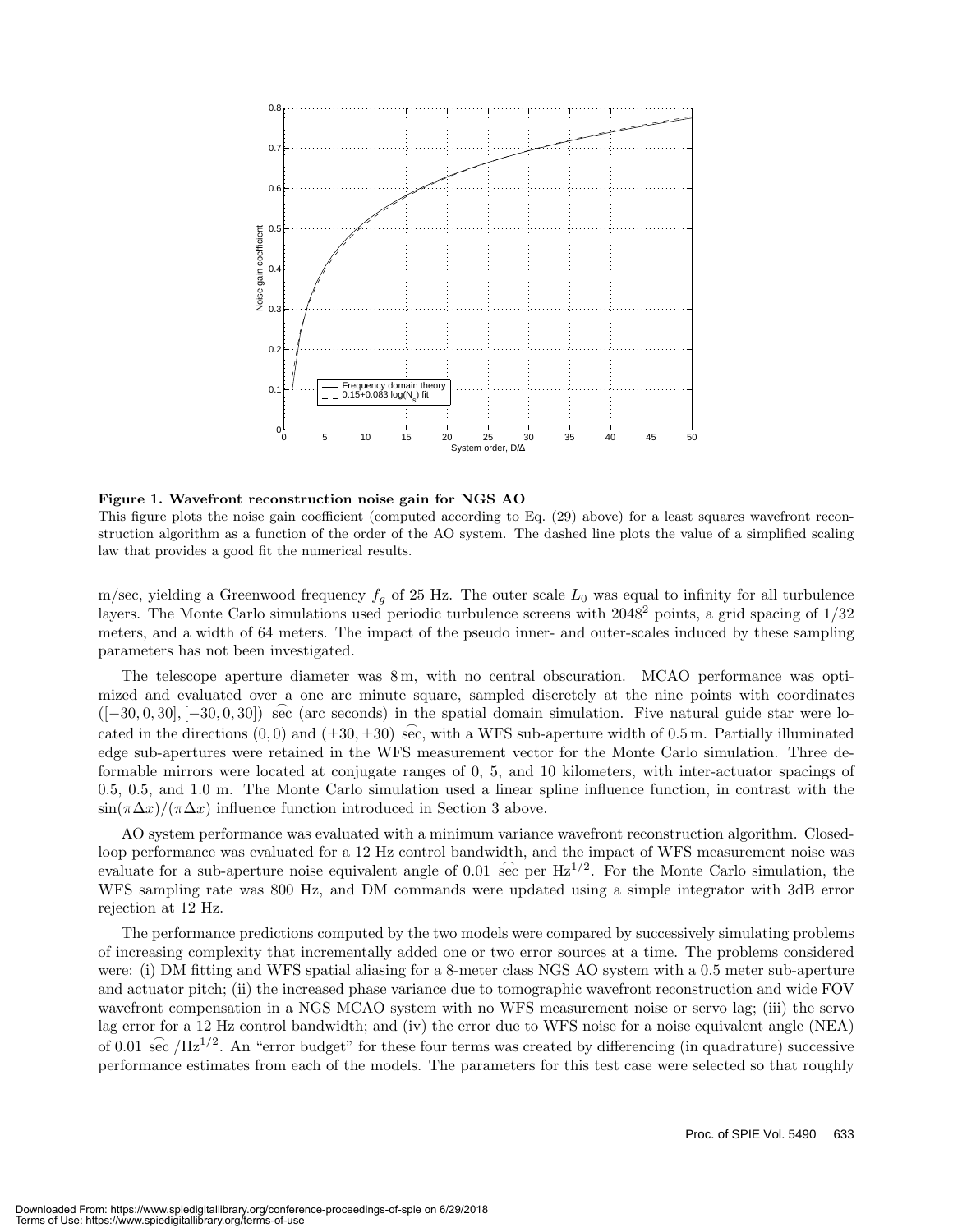**Table 1.** Comparison of frequency domain performance estimates vs. the results of Monte Carlo simulations for a sample NGS MCAO system. The values are RMS wavefront errors in units of nm. See the text for descriptions of the AO system, the turbulence profile, and further definition of the error terms.

| Model         | Frequency Domain | Monte Carlo |
|---------------|------------------|-------------|
| Fitting error | 110.4            | 115.4       |
| Tomography    | 89.7             | 92.5        |
| Servo lag     | 89.8             | 88.4        |
| WFS noise     | 83.7             | 94.4        |
| Overall       | 188.9            | 196.5       |

**Table 2.** Comparison of Strehl ratio estimates in J and K bands. These results correspond to the field-averaged RMS wavefront errors summarized in table 1. See the text for descriptions of the MCAO system and turbulence profile.

| Band | Model            | Center | Edge  | Corner |
|------|------------------|--------|-------|--------|
|      | Frequency Domain | 0.474  | 0.371 | 0.327  |
|      | Monte Carlo      | 0.442  | 0.357 | 0.337  |
|      | Frequency Domain | 0.786  | 0.726 | 0.696  |
|      | Monte Carlo      | 0.768  | 0.716 | 0.703  |

equal contributions were obtained from each of the four error sources.

Table 1 summarizes the RMS wavefront error budgets computed using the two approaches. The overall performance estimates differ by about 4 per cent, with the individual terms in the error budget differing by from 2 to 10 per cent. The largest discrepancy occurs for WFS measurement noise; this is evidently the most significant error made by neglecting aperture edge effects in the spatial frequency domain model. The differences for the remaining terms range from 2 to 4 per cent.

Table 2 lists the long-exposure Strehl ratios computed via analysis and Monte Carlo simulation in the J and K spectral bands at the center, edge, and corner of the 1 arc minute square FOV. The agreement is again good to a few per cent (relative), and the analytical results provide a good estimate of the variations in performance across the field-of-view. Finally, Fig. 2 is a (log-stretch) plot of the J and K band PSFs computed at the corner of the FOV using the two techniques. It may be seen that (i) the diameters of the seeing-limited halos are in agreement, (ii) the diameters of the central cores are in agreement, and (iii) the shape and size of the radial asymmetries *may* be in agreement, althought more simulation trials will be required to confirm or reject this preliminary assertion. [We hope to have these simulations completed in time for the proceedings.]

#### **ACKNOWLEDGMENTS**

The author presents this paper as part of the work of the Thirty Meter Telescope (TMT) Project. TMT is a partnership of the Association of Universities for Research in Astronomy (AURA), the Association of Canadian Universities for Research in Astronomy (ACURA), the California Institute of Technology and the University of California. The partners gratefully acknowledge the support of the Gordon and Betty Moore Foundation, the US National Science Foundation, the National Research Council of Canada, the Natural Sciences and Engineering Research Council of Canada, and the Gemini Partnership.

The New Initiatives Office is a partnership between two divisions of the Association of Universities for Research in Astronomy (AURA), Inc.: the National Optical Astronomy Observatory (NOAO) and the Gemini Observatory.

NOAO is operated by AURA under cooperative agreement with the National Science Foundation (NSF).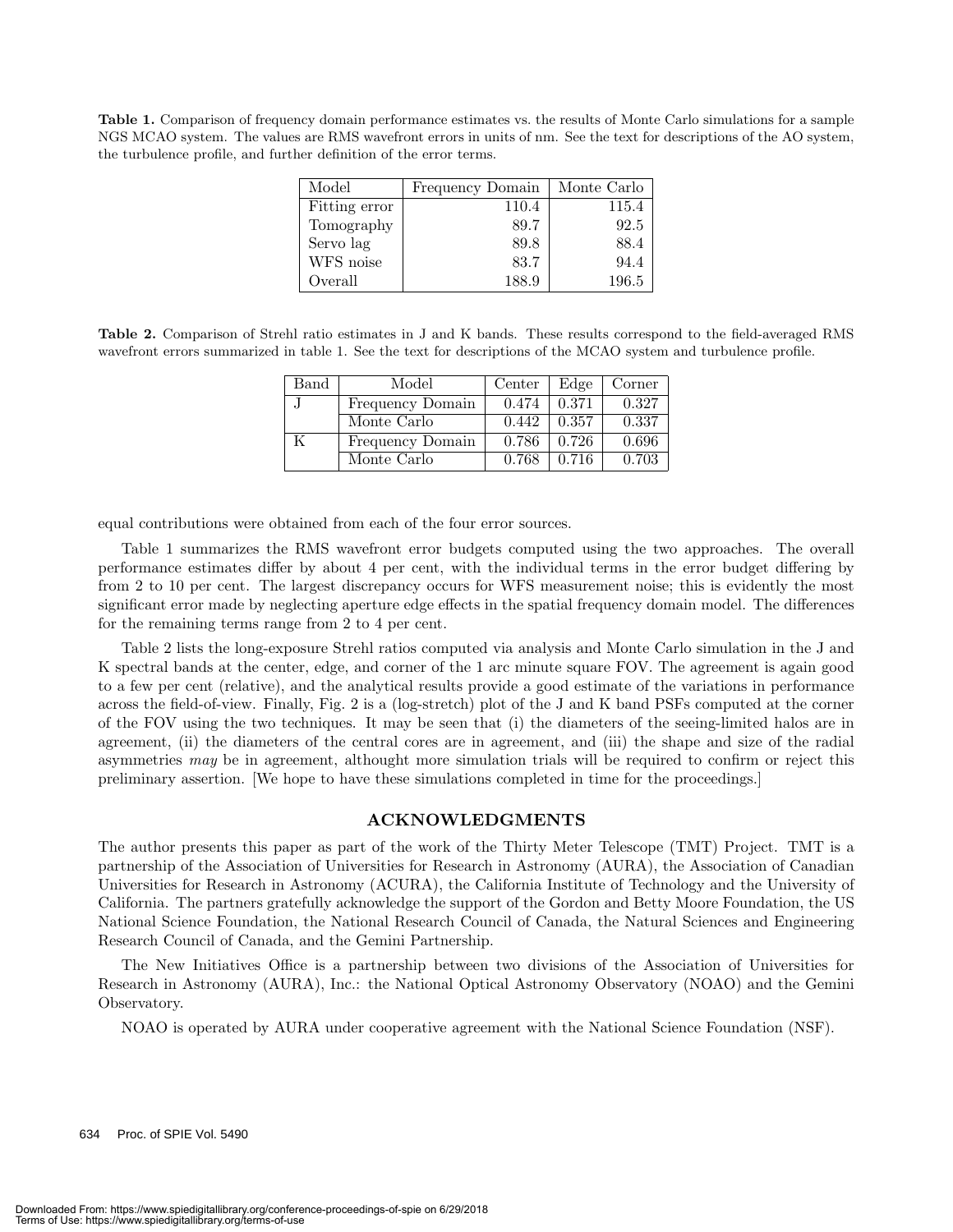

**Figure 2. PSF estimates at the corner of the MCAO field-of-view**

This figure is a log stretch of the J and K band point spread functions computed via frequency domain analysis and Monte Carlo simulation for the MCAO system and atmospheric turbulence parameters described in the text. The images are Nyquist sampled with a width equal to 64 diffraction-limited blur diameters. The simulated PSFs are averages of 500 instantaneous values collected at a sampling rate of 800 Hz.

The Gemini Observatory is operated by AURA under a cooperative agreement with the NSF on behalf of the Gemini partnership: the National Science Foundation (United States), the Particle Physics and Astronomy Research Council (United Kingdom), the National Research Council (Canada), CONICYT (Chile), the Australian Research Council (Australia), CNPq (Brazil) and CONICET (Argentina).

#### **REFERENCES**

- 1. *Adaptive Optical System Technologies II*, P. L. Wizinowich and D. Bonaccini, eds., Proc. Soc. Photo-Opt. Instrum. Eng. **4839** (2003).
- 2. *Extremely Large Telescopes II*, T. Andersen and A. Ardeberg, eds., Proc. Soc. Photo-Opt. Instrum. Eng. (in press).
- 3. B. L. Ellerbroek, L. Gilles, and C. R. Vogel, "Numerical simulations of multiconjugate adaptive optics wave-front reconstructors on giant telescopes," Appl. Opt. **42**, 4811–4818 (2003).
- 4. L. Gilles, B. L. Ellerbroek, and C. R. Vogel, "Preconditioned conjugate gradient wavefront reconstructors for multi-conjugate adaptive optics," Appl. Opt. **42**, 5233–5250 (2003).
- 5. B. L. Ellerbroek and C. R. Vogel, "Simulations of closed-loop wavefront reconstruction for multi-conjugate adaptive optics on giant telescopes," in *Astronomical Adaptive Optics Systems and Applications*, R. K. Tyson and M. Lloyd-Hart, eds., Proc. Soc. Photo-Opt. Instrum. Eng. **5169**, 206–217 (2003).
- 6. A. J. Ahmadia and B. L. Ellerbroek, "Parallelized simulation code for multiconjugate adaptive optics," in *Astronomical Adaptive Optics Systems and Applications*, R. K. Tyson and M. Lloyd-Hart, eds., Proc. Soc. Photo-Opt. Instrum. Eng. **5169**, 218–227 (2003).
- 7. C. Arcidiacono, E. Diolaiti, R. Ragazzoni, A. Baruffolo, A. Brindisi, J. Farinato, and E. Vernet-Viard, "Sky coverage and Strehl ratio uniformity in layer-oriented MCAO systems," in *Astronomical Adaptive Optics Systems and Applications*, R. K. Tyson and M. Lloyd-Hart, eds., Proc. Soc. Photo-Opt. Instrum. Eng. **5169**, 169–180 (2003).
- 8. D. L. Fried, "Anisoplanatism in adaptive optics," J. Opt. Soc. Am. **72**, 52 (1982).
- 9. D. P. Greenwood, "Bandwidth specifications for adaptive optics systems," J. Opt. Soc. Am. **67**, 390–392 (1977).
- 10. G. A. Tyler, "Turbulence-induced adaptive-optics performance evaluation: degradation in the time domain," J. Opt. Soc. Am. A **1**, 251–262 (1984).
- 11. L. A. Poyneer and B. Macintosh, "Spatially filtered wave-front sensor for high-order adaptive optics," J. Opt. Soc. Am. A **21**, 810–819 (2004).